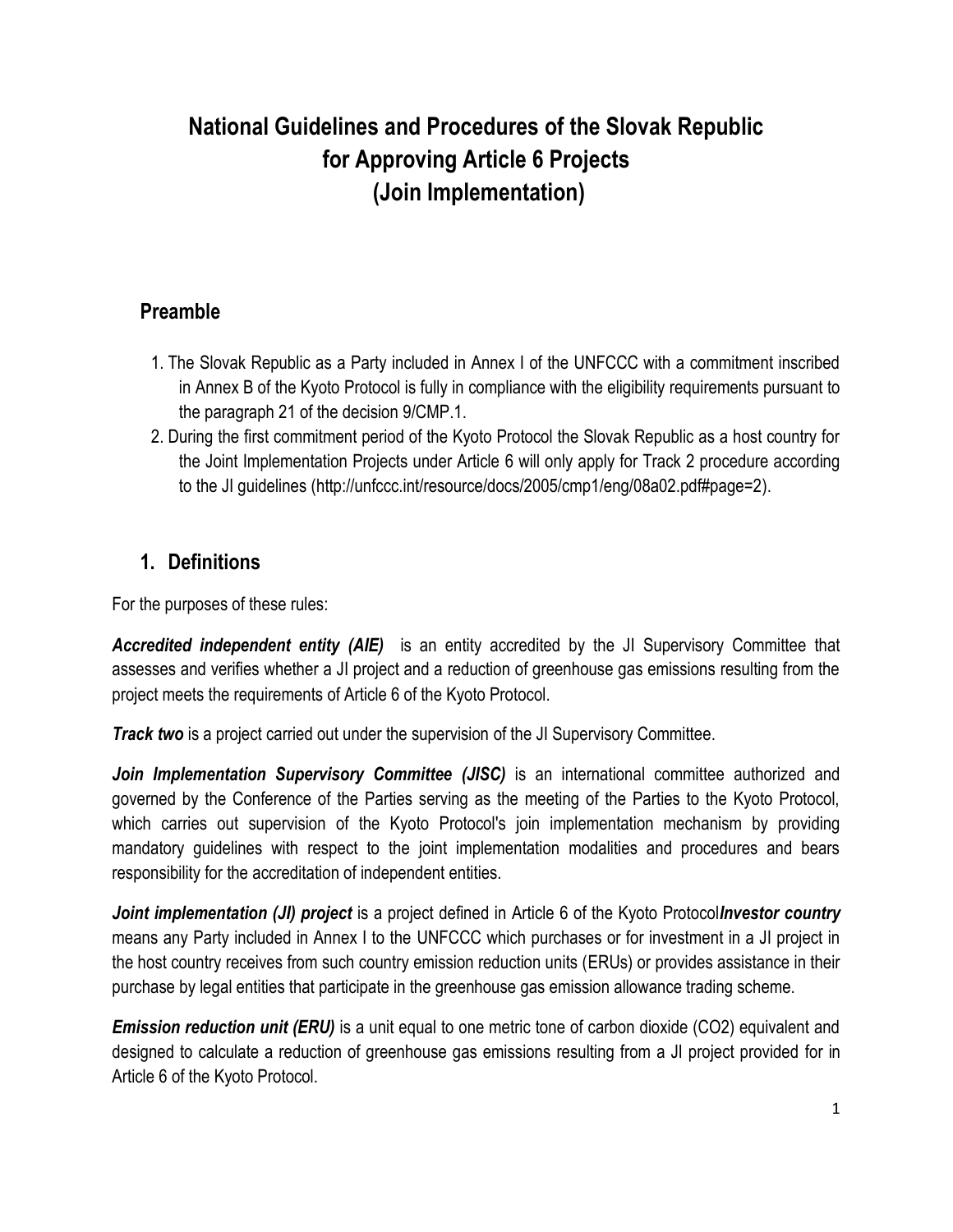**Letter of intent (LoI)** means a mutual written arrangement on the intent to purchase and sell ERUs, between the project proponent and the investor country whereby they agree on the terms and conditions of cooperation.

Letter of approval (LoA) means, in the case of JI project activities that generate ERUs or assigned amount units (hereinafter AAUs), a binding obligation undertaken in a written form by the host country to issue ERUs or AAUs in accordance with the country's national JI project implementation rules.

*Additionality* refers to the main requirement for the eligibility of JI projects, meaning that greenhouse gas emissions shall be lower than the baseline as a result of a JI project.

*Host country* means any Party included in Annex I to the Convention, in the territory of which a JI project is implemented.

*Letter of Endorsement (LoE)* is an official communication in a written form by the host country that it considers the project activity as one with a potential to gain eventual approval as a JI project activity.

**Project Design Document (PDD)** means all documents necessary for the development of a JI project, which is elaborated and submitted by the project proponent to the accredited independent entity for evaluation.

*Project proponent* is a legal entity responsible for the development and implementation of a JI project, and operating in the host country, or the legal entity`s partner in the investor country or their authorized representative (consultancy).

*Registry* means a registry of greenhouse gas emission allowances.

*Greenhouse gases* refers to the gases listed in Annex A to the Kyoto Protocol.

## **2. Institutional Arrangement in the Slovak Republic for Approving Article 6 Projects**

- 2.1. The Ministry of the Environment of the Slovak Republic Division on Climate Change and Economic Instruments is responsible for implementation of the UNFCCC and the Kyoto Protocol legal commitments, including the implementation of the flexible mechanisms of the Kyoto Protocol
- 2.2.Divison on Climate Change and Economic Instruments serves as the Designated Focal Point under the JI and Designated National Authority (DNA) under the Clean Development Mechanism.
- 2.3.Activities of DFP within JI projects: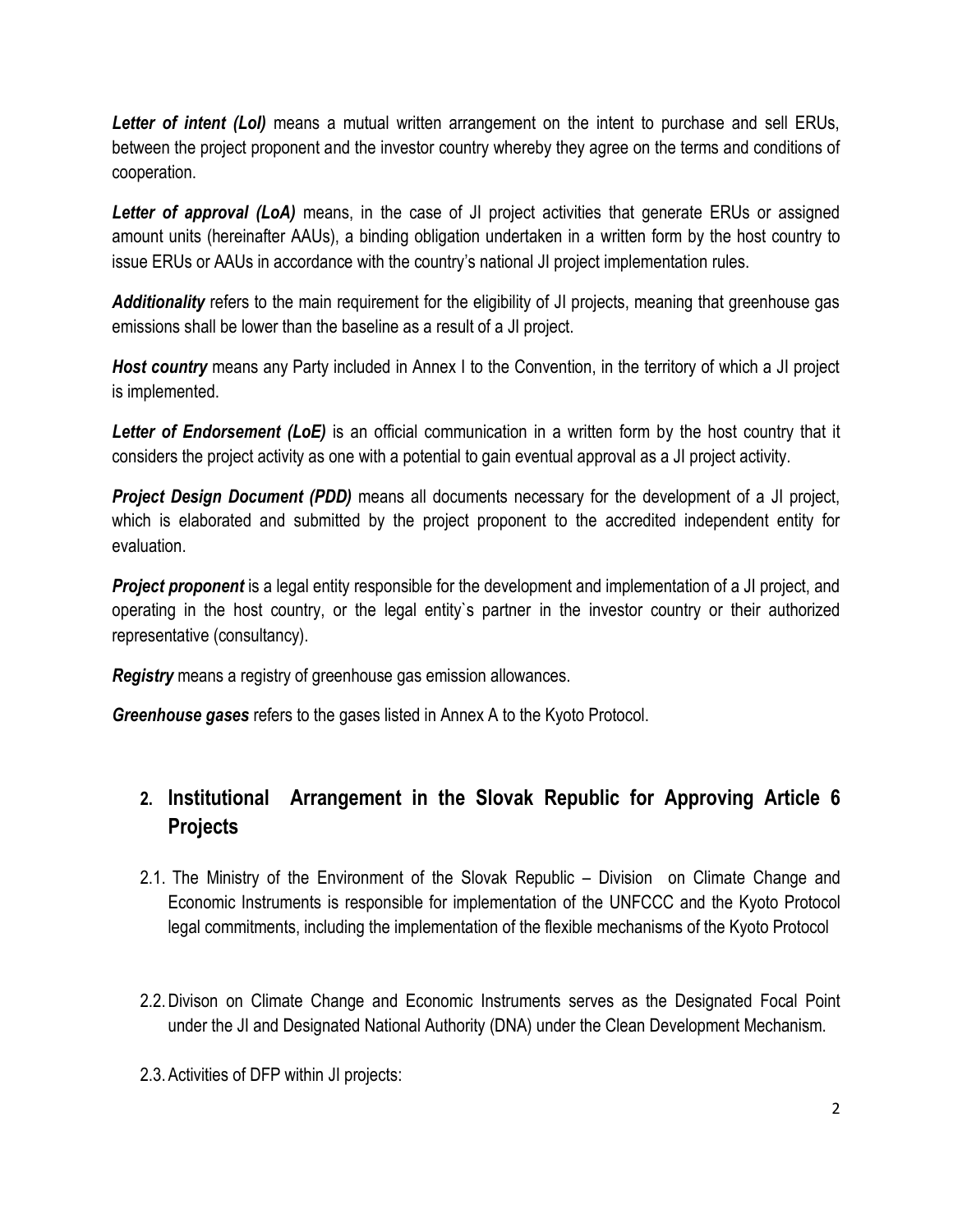- collection and registration of JI project proposals;
- checking of proposals according to criteria and requirements of the Kyoto Protocol and national criteria for JI projects approval;
- issuing the Letter of Approval (LoA) until 30 working days after receiving the JI project proposal;
- approval of a Contract proposal between host and invest Parties;
- checking the compliance of PDD with the terms and conditions in Contract;
- ordering the Slovak National Emission Registry to transfer ERUs to the Investor`s country registry.

## **3. Types of JI Projects**

JI projects supported in the Slovak Republic as the host country should be related to the following activities:

- energy efficiency improvements in the health services, agriculture, municipalities, food industry and other industrial sectors- except for installations included in the EU ETS;
- capturing of landfill gases either by flaring and/or by combustion in a gas engine;
- energy efficiency improvements in buildings in order to achieve a reduction in heat consumption and increase technical and sanitary standards.

## **4. Nationals Criteria for Approving Article 6 Projects**

- 4.1. JI Project is in accordance with objectives of The Strategy, Principles and Priorities of the State Environmental Policy;
- 4.2. JI Project has to demonstrate real, measureable and long-term benefits to the mitigation of climate change which would not occur in the absence of project acitivity and which is above the adopted frame of related national legislation commitments, i.e. fulfills additionality requirement;
- 4.3. JI Project which has been already realized or is in its investment phase will not be approved;
- 4.4. The level of the technical installation and technology used in the JI Project should be as the minimum at the level according to the provisions of Slovak legislation (BAT).

#### **5. Terms and Conditions**

5.1.The Slovak Republic as the host country of a JI Project will not participate in costs for monitoring and verification;